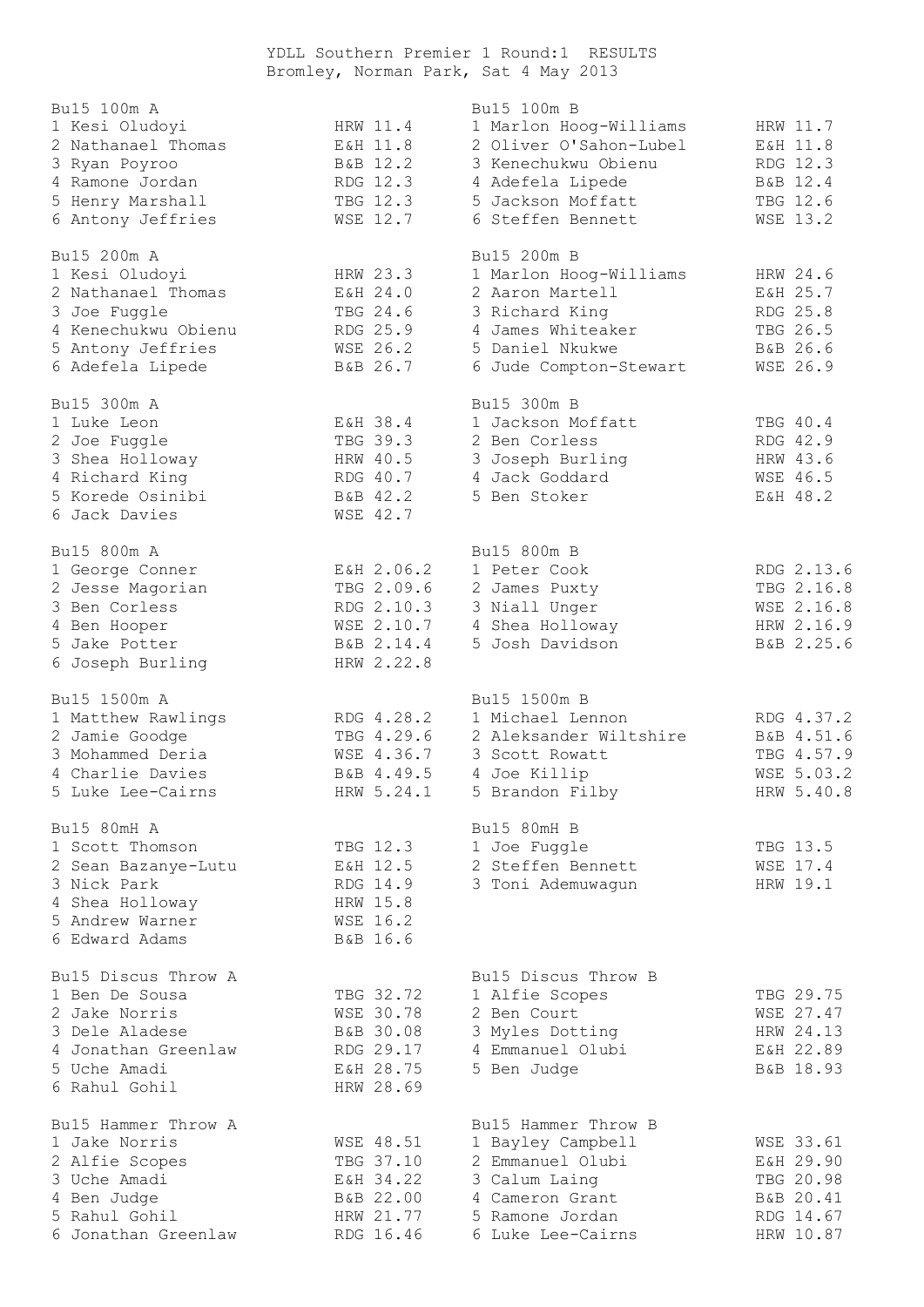| Bu15 Javelin Throw A   |            | Bu15 Javelin Throw B     |                 |
|------------------------|------------|--------------------------|-----------------|
| 1 James Whiteaker      | TBG 47.67  | 1 Sam Percy              | WSE 27.88       |
| 2 Jude Compton-Stewart | WSE 41.66  | 2 Ben Judge              | B&B 24.85       |
| 3 Louis Stirling       | E&H 33.28  | 3 Myles Dotting          | HRW 20.68       |
| 4 Hunter Heenan-Jalil  | HRW 27.51  | 4 Scott Rowatt           | TBG 13.28       |
| 5 Korede Osinibi       | B&B 26.04  | 5 Jonathan Greenlaw      | RDG 13.21       |
| 6 James Greenlaw       | RDG 19.71  | 6 Nathanael Thomas       | E&H 12.95       |
| Bu15 Shot Putt A       |            | Bu15 Shot Putt B         |                 |
|                        | TBG 10.90  | 1 Ben De Sousa           | TBG 10.41       |
| 1 Alfie Scopes         |            |                          |                 |
| 2 Emmanuel Olubi       | E&H 10.49  | 2 Ben Court              | <b>WSE 9.34</b> |
| 3 Jude Compton-Stewart | WSE 9.97   | 3 Rahul Gohil            | HRW 8.76        |
| 4 Myles Dotting        | HRW 9.21   | 4 Uche Amadi             | E&H 8.54        |
| 5 Alex Spratley-Kemp   | RDG 9.01   | 5 James Greenlaw         | RDG 7.86        |
| 6 Dele Aladese         | B&B 9.00   | 6 Cameron Grant          | B&B 7.74        |
| Bu15 Long Jump A       |            | Bu15 Long Jump B         |                 |
| 1 Daniel Nkukwe        | B&B 5.36   | 1 Edward Adams           | B&B 4.82        |
| 2 Henry Marshall       | TBG 5.31   | 2 Jackson Moffatt        | TBG 4.82        |
| 3 Oliver O'Sahon-Lubel | E&H 5.09   | 3 Ramone Jordan          | RDG 4.59        |
| 4 Kenechukwu Obienu    | RDG 4.92   | 4 Daniel Kneeshaw        | E&H 4.16        |
| 5 Andrew Warner        | WSE 4.62   | 5 Antony Jeffries        | <b>WSE 3.88</b> |
| 6 Ade Tokuta           | HRW 4.10   | 6 Rahul Gohil            | HRW 3.86        |
|                        |            |                          |                 |
| Bu15 High Jump A       |            | Bu15 High Jump B         |                 |
| 1 Sean Bazanye-Lutu    | E&H 1.60   | 1 Zac Saunders           | WSE 1.50        |
| 2 Luke Brame           | WSE 1.55   | 2 Edward Adams           | B&B 1.45        |
| 3 Richard King         | RDG 1.50   | 3 Aaron Martell          | E&H 1.40        |
| 4 Asa Andrew           | B&B 1.50   | 4 Jake Miles             | RDG 1.35        |
| 5 Henry Marshall       | TBG 1.45   | 5 Scott Thomson          | TBG 1.35        |
| 6 Toni Ademuwagun      | HRW 1.35   |                          |                 |
| Bu15 Pole Vault A      |            | Bu15 Pole Vault B        |                 |
| 1 Ben Stoker           | E&H 2.50   | No competitors           |                 |
| 2 Nick Park            | RDG 2.30   |                          |                 |
| 3 Calum Laing          | TBG 2.00   |                          |                 |
| 4 Alex Barrett         | HRW 1.80   |                          |                 |
|                        |            |                          |                 |
| Bu13 100m A            |            | Bu13 100m B              |                 |
| 1 Jaiden Aaron         | HRW 12.6   | 1 Emmanuel Agyare        | E&H 13.8        |
| 2 Jacob Campbell       | E&H 13.8   | 2 Oliver Lucas-Head      | B&B 14.2        |
| 3 James McGruer        | B&B 14.1   | 3 Louis Fernandez-Clarke | HRW 14.4        |
| 4 Nathaniel Wynter     | RDG 14.6   | 4 Oisin Harrington       | RDG 15.0        |
| 5 Philo Brooks         | WSE 14.7   | 5 Finlay Spilker         | TBG 15.1        |
| 6 Bradley Richards     | TBG 15.7   | 6 Thomas Kyejo           | <b>WSE 15.1</b> |
| Bu13 200m A            |            | Bu13 200m B              |                 |
| 1 Jaiden Aaron         | HRW 26.0   | 1 Jayden Desir           | E&H 27.7        |
| 2 Jacob Campbell       | E&H 28.3   | 2 Louis Fernandez-Clarke | HRW 29.1        |
| 3 Charlie Robson       | WSE 30.6   | 3 Nathaniel Wynter       | RDG 29.6        |
| 4 Oisin Harrington     | RDG 30.8   | 4 Oliver Lucas-Head      | B&B 30.2        |
| 5 Sam Theaker          | B&B 31.4   | 5 Joshua Pearson         | <b>WSE 33.5</b> |
| 6 Bradley Richards     | TBG 31.7   | 6 Daniel Smith           | TBG 34.3        |
|                        |            |                          |                 |
| Bu13 800m A            |            | Bu13 800m B              |                 |
| 1 Dan Brookling        | WSE 2.23.2 | 1 Matt Daines            | WSE 2.30.0      |
| 2 Freddy Curtis        | E&H 2.25.4 | 2 Peter Guy              | B&B 2.34.8      |
| 3 Ewan Walker          | RDG 2.30.8 | 3 Gideon Goldring        | TBG 2.35.2      |
| 4 Ewan Wood            | TBG 2.33.2 | 4 Riordan O'Goan         | HRW 2.50.8      |
| 5 Lewis Stickings      | B&B 2.39.2 |                          |                 |
| 6 Harrison Filby       | HRW 2.39.5 |                          |                 |
| Bu13 1500m A           |            | Bu13 1500m B             |                 |
| 1 Charlie Crick        | TBG 4.49.0 | 1 Harry Roe              | RDG 5.04.9      |
| 2 Shaun Hudson         | WSE 4.51.3 | 2 Dan Schofield          | TBG 5.08.8      |
| 3 Angus Harrington     | B&B 5.02.0 | 3 Joe Lennard            | WSE 5.35.7      |
|                        |            |                          |                 |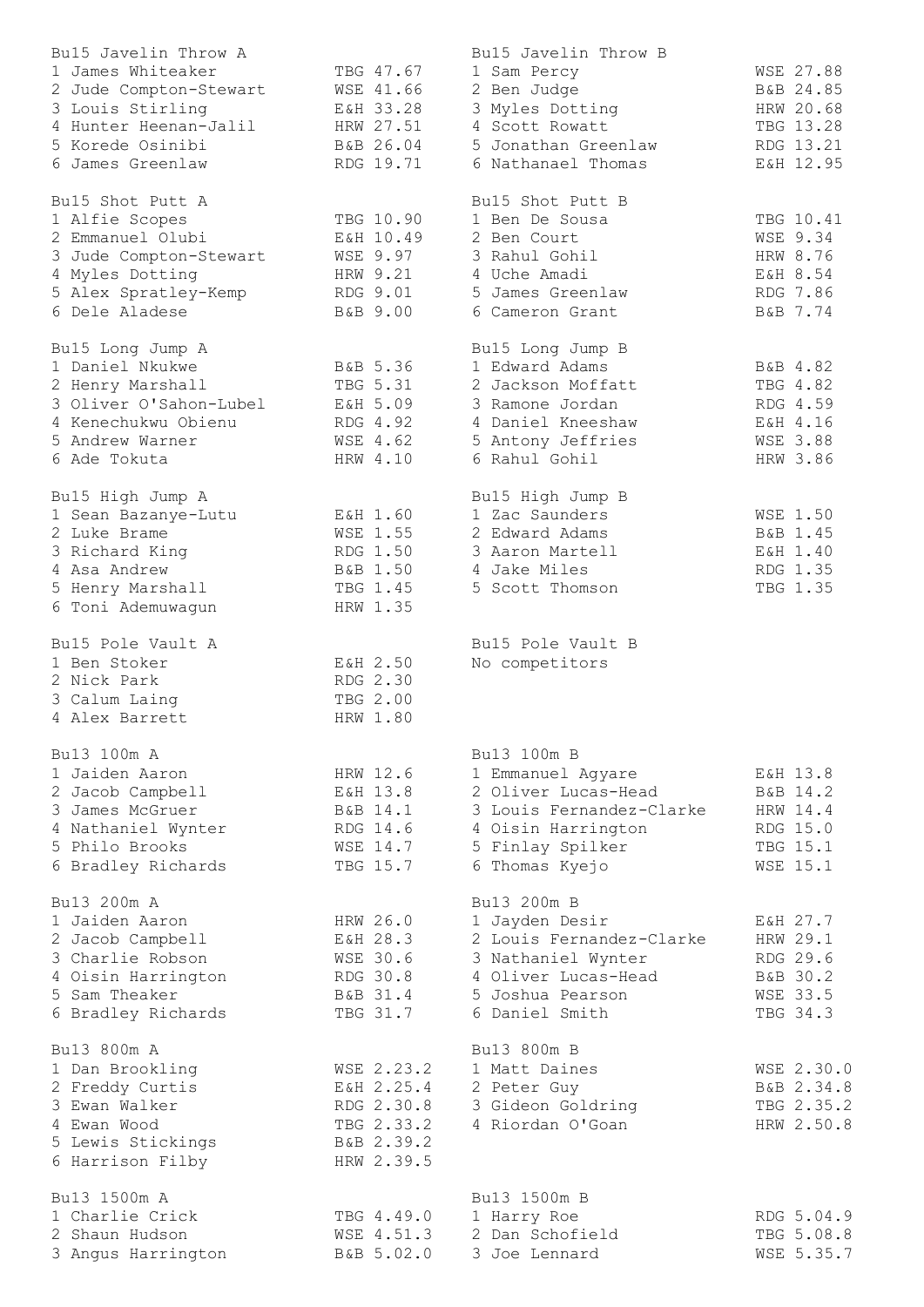| 4 Thomas Nike                  | RDG 5.04.7           | 4 Benjamin Gardiner                 | B&B 5.37.1                  |
|--------------------------------|----------------------|-------------------------------------|-----------------------------|
| 5 Ben Rose-Senior              | HRW 5.27.2           | 5 Bradley Jerrom                    | HRW 5.45.8                  |
| 6 William McLennaghan          | E&H 5.28.6           |                                     |                             |
|                                |                      |                                     |                             |
| Bu13 75mH A                    |                      | Bu13 75mH B                         |                             |
| 1 Kyle Brown                   | E&H 13.5             | 1 Israel Akano                      | E&H 14.6                    |
| 2 Finlay Spilker               | TBG 15.1             | 2 Peter Holt                        | RDG 16.2                    |
| 3 Emil Rayfield                | RDG 15.2             | 3 Adam Broomhead                    | HRW 16.9                    |
| 4 Lewis Stickings              | B&B 15.7             | 4 Daniel Smith                      | TBG 17.4                    |
| 5 Joe Lennard                  | WSE 15.9             | 5 Cameron Swatton                   | B&B 17.5                    |
| 6 Thujivan Kathiravelu         | HRW 16.6             | 6 Joshua Pearson                    | WSE 17.7                    |
| Bu13 Javelin Throw A           |                      | Bu13 Javelin Throw B                |                             |
| 1 Angus Harrington             | B&B 29.11            | 1 James McGruer                     | B&B 22.12                   |
| 2 Peter Holt                   | RDG 25.66            | 2 Gino Castagna                     | RDG 22.00                   |
| 3 Charlie Crick                | TBG 20.12            | 3 Ewan Wood                         | TBG 13.75                   |
| 4 Luke Bluemink                | E&H 19.29            | 4 Thomas Kyejo                      | WSE 11.51                   |
| 5 Adam Denton-Snape            | WSE 12.74            | 5 Owain Boffey                      | E&H 10.67                   |
| 6 Ben Rose-Senior              | HRW 11.36            | 6 Bradley Jerrom                    | HRW 9.98                    |
|                                |                      |                                     |                             |
| Bu13 Shot Putt A               |                      | Bu13 Shot Putt B                    |                             |
| 1 Oliver Phillips              | TBG 9.23             | 1 Daniel Animashaun                 | RDG 5.85                    |
| 2 Israel Akano                 | E&H 6.71             | 2 George Slack                      | TBG 5.40                    |
| 3 Peter Holt                   | RDG 6.21             | 3 Owain Boffey                      | E&H 4.32                    |
| 4 Adam Broomhead               | HRW 5.75             | 4 Louis Fernandez-Clarke            | HRW 4.17                    |
| 5 Adam Denton-Snape            | <b>WSE 5.17</b>      | 5 Cameron Swatton                   | B&B 4.16                    |
| 6 Dominic Mulhall              | B&B 5.01             | 6 Thomas Kyejo                      | WSE 3.45                    |
| Bu13 Long Jump A               |                      | Bu13 Long Jump B                    |                             |
| 1 Luke Bluemink                | E&H 4.31             | 1 Jayden Desir                      | E&H 4.11                    |
| 2 Oliver Lucas-Head            | B&B 4.29             | 2 Joshua Pearson                    | WSE 3.74                    |
| 3 George Green                 | WSE 4.14             | 3 Nathaniel Wynter                  | RDG 3.67                    |
| 4 Emil Rayfield                | RDG 4.03             | 4 Finlay Spilker                    | TBG 3.40                    |
| 5 Adam Broomhead               | HRW 4.03             | 5 Benjamin Gardiner                 | B&B 3.40                    |
| 6 Daniel Smith                 | TBG 3.92             |                                     |                             |
|                                |                      |                                     |                             |
| Bu13 High Jump A               |                      | Bu13 High Jump B                    |                             |
| 1 Charlie Crick                | TBG 1.40             | 1 George Slack                      | TBG 1.35                    |
| 2 Daniel Animashaun            | RDG 1.40             | 2 Gino Castagna                     | RDG 1.30                    |
| 3 James McGruer                | B&B 1.30             | 3 Luke Bluemink                     | E&H 1.20                    |
| 4 Israel Akano                 | E&H 1.25             | 4 Joe Lennard                       | WSE 1.15                    |
| 5 Lucas Bartlett               | WSE 1.20             | 5 Lewis Stickings B&B 1.10          |                             |
| 6 Riordan O'Goan               | HRW 1.15             | 6 Thujivan Kathiravelu              | HRW 1.10                    |
| Gu15 100m A                    |                      | Gu15 100m B                         |                             |
| 1 Amber-Leigh Hall             | RDG 13.0             | 1 Krystal Matthews                  | E&H 13.1                    |
| 2 Jamiyla Robinson-Pasca       | B&B 13.1             | 2 Amelia Alleyne                    | HRW 13.3                    |
| 3 Amber Beakon                 | E&H 13.1             | 3 Nicole Farmer                     | B&B 13.3                    |
| 4 Amber Alleyne                | HRW 13.4             | 4 Megan Shaw                        | RDG 13.6                    |
| 5 Izzy Anderson                | WSE 13.9             | 5 Lucy Rust                         | TBG 13.8                    |
| 6 Chanda Lamb                  | TBG 14.5             | 6 Adana Iweayna                     | WSE 14.0                    |
|                                |                      |                                     |                             |
| Gu15 200m A                    |                      | Gu15 200m B                         |                             |
| 1 Parris Johnson               | B&B 26.3             | 1 Salome Japal                      | E&H 26.8                    |
| 2 Amber Beakon                 | E&H 26.7             | 2 Elizabeth Ibidunni                | B&B 27.0                    |
| 3 Jasmine Smith                | TBG 27.1             | 3 Esther Adikpe                     | RDG 28.1                    |
| 4 Amber Alleyne                | HRW 27.2             | 4 Emily Russell                     | HRW 28.3                    |
| 5 Megan Shaw<br>6 Lauren Smith | RDG 27.2<br>WSE 28.3 | 5 Una Laquertabua<br>6 Nicole Smith | TBG 28.5<br><b>WSE 29.1</b> |
|                                |                      |                                     |                             |
| Gu15 800m A                    |                      | Gu15 800m B                         |                             |
| 1 Georgina Taylor              | B&B 2.16.2           | 1 Shannon Riskey                    | B&B 2.21.4                  |
| 2 Alexandra Barbour            | WSE 2.23.0           | 2 Alice Ralph                       | TBG 2.26.1                  |
| 3 Sara Jacob                   | E&H 2.23.6           | 3 Beth Forster                      | E&H 2.32.9                  |
| 4 Becky O'Hara                 | TBG 2.23.6           | 4 Isobel Legg                       | WSE 2.33.8                  |
| 5 Ella Saunders                | RDG 2.31.6           | 5 Chloe Zmuda                       | RDG 2.39.4                  |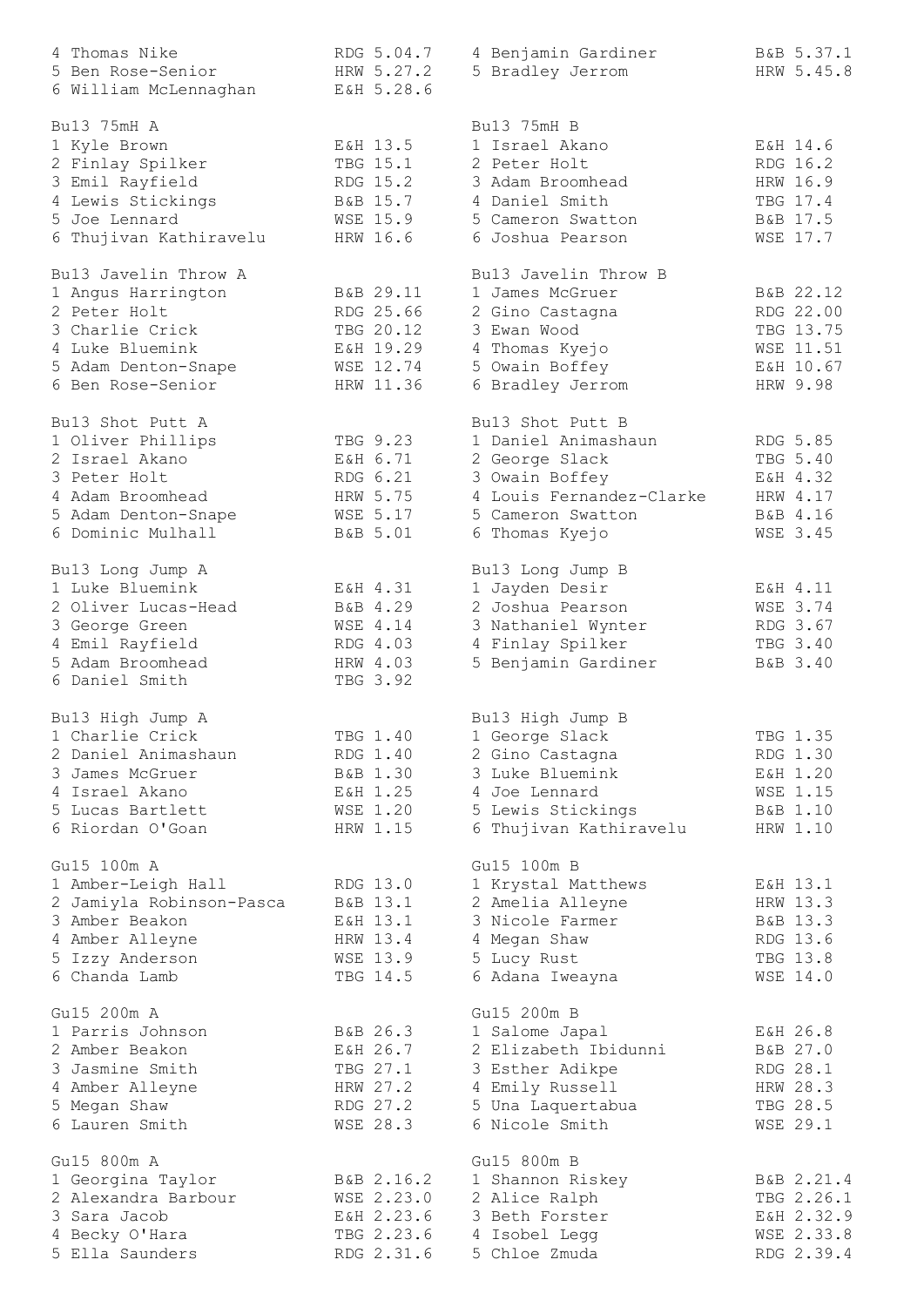| 6 Madelane Ranaghan                     | HRW 2.36.8           | 6 Rachel Ayrton                     | HRW 2.40.4           |
|-----------------------------------------|----------------------|-------------------------------------|----------------------|
| Gu15 1500m A                            |                      | Gu15 1500m B                        |                      |
| 1 Jessica Keene                         | B&B 4.41.2           | 1 Naomi Kingston                    | B&B 4.55.5           |
| 2 Sophie Davies                         | WSE 4.47.4           | 2 Morven Goodrum                    | WSE 4.55.7           |
| 3 Megan Wilson                          | HRW 4.59.2           | 3 Selina Bicknell                   | HRW 5.19.5           |
| 4 Ellie Cohen                           | TBG 5.16.3           | 4 Genny Allan                       | TBG 5.19.7           |
|                                         |                      |                                     |                      |
| 5 Kirsty Walker                         | RDG 5.17.0           |                                     |                      |
| 6 Rebecca Andreou                       | E&H 5.18.3           |                                     |                      |
| Gu15 75mH A                             |                      | Gu15 75mH B                         |                      |
| 1 Amber-Leigh Hall                      | RDG 11.9             | 1 Esther Adikpe                     | RDG 12.4             |
| 2 Isabella Hilditch                     | B&B 11.9             | 2 Megan Bowman-Browne               | B&B 13.1             |
| 3 Emily Russell                         | HRW 12.2             | 3 Chanda Lamb                       | TBG 13.3             |
| 4 Una Laquertabua                       | TBG 12.8             | 4 Emma Martin                       | E&H 14.1             |
| 5 Ellie Bisland                         | <b>WSE 12.8</b>      | 5 Anya Wood                         | WSE 14.4             |
|                                         | E&H 12.8             | 6 Amara Francis                     | HRW DNF              |
| 6 Jana Spence                           |                      |                                     |                      |
| Gu15 Discus Throw A                     |                      | Gu15 Discus Throw B                 |                      |
| 1 Anna Barnett                          | B&B 28.28            | 1 Leah Runnacles                    | RDG 19.61            |
| 2 Caitlin Stacey                        | RDG 23.69            | 2 Ellie Chandler                    | HRW 19.01            |
| 3 Funmi Ademuwagun                      | HRW 22.07            | 3 Temi Awodiya                      | B&B 16.13            |
| 4 Jade Coatsworth                       | TBG 19.64            | 4 Mary Bonsu                        | E&H 13.97            |
| 5 Anna Marie Boahene                    | E&H 18.57            | 5 Isla Botting                      | WSE 13.29            |
| 6 Rachel Denton-Snape                   | WSE 18.56            | 6 Ellie Cohen                       | TBG 12.10            |
|                                         |                      |                                     |                      |
| Gu15 Hammer Throw A                     |                      | Gu15 Hammer Throw B                 |                      |
| 1 Anna Barnett                          | B&B 30.09            | 1 Funmi Ademuwagun                  | HRW 19.58            |
| 2 Leah Runnacles                        | RDG 28.63            | 2 Isla Botting                      | WSE 18.93            |
| 3 Anna Marie Boahene                    | E&H 26.74            | 3 Caitlin Stacey                    | RDG 18.90            |
| 4 Ellie Chandler                        | HRW 23.63            | 4 Ellie Cohen                       | TBG 11.56            |
| 5 Rachel Denton-Snape                   | WSE 22.61            | 5 Mary Bonsu                        | E&H 8.18             |
| 6 Alice Ralph                           | TBG 13.91            |                                     |                      |
| Gu15 Javelin Throw A                    |                      | Gu15 Javelin Throw B                |                      |
| 1 Rosanna Stanton                       | RDG 26.16            | 1 Chanda Lamb                       | TBG 22.35            |
|                                         |                      |                                     |                      |
| 2 Jasmine Smith                         | TBG 24.72            | 2 Ellie Chandler                    | HRW 15.03            |
| 3 Denisa Mihalcea                       | HRW 22.69            | 3 Temi Awodiya                      | B&B 10.75            |
| 4 Kathryn Wills                         | WSE 20.79            | 4 Salome Japal                      | E&H 9.92             |
| 5 Mary Bonsu                            | E&H 15.79            | 5 Chloe Zmuda                       | RDG 7.36             |
| 6 Olivia Richer                         | B&B 12.04            |                                     |                      |
| Gu15 Shot Putt A                        |                      | Gu15 Shot Putt B                    |                      |
| 1 Anna Marie Boahene                    | E&H 9.29             | 1 Funmi Ademuwagun                  | HRW 7.73             |
| 2 Denisa Mihalcea                       | HRW 9.06             | 2 Jade Coatsworth                   | TBG 7.13             |
| 3 Una Laquertabua                       | TBG 8.33             | 3 Catrin Murphy                     | B&B 7.04             |
| 4 Anna Barnett                          | B&B 7.81             |                                     | RDG 6.85             |
|                                         |                      | 4 Esther Adikpe                     |                      |
| 5 Rachel Denton-Snape                   | <b>WSE 7.80</b>      | 5 Sinmi Solanke                     | E&H 6.40             |
| 6 Caitlin Stacey                        | RDG 7.48             | 6 Isla Botting                      | WSE 4.90             |
| Gu15 Long Jump A                        |                      | Gu15 Long Jump B                    |                      |
| 1 Isabella Hilditch                     | B&B 4.78             | 1 Jamiyla Robinson-Pasca            | B&B 4.74             |
| 2 Sinmi Solanke                         | E&H 4.74             | 2 Lucy Rust                         | TBG 4.61             |
| 3 Jasmine Smith                         | TBG 4.63             | 3 Alana Fagan                       | WSE 4.19             |
| 4 Megan Shaw                            | RDG 4.46             | 4 Millie Williams                   | RDG 4.13             |
|                                         |                      |                                     |                      |
| 5 Stephanie Broomhead<br>6 Nicole Smith | HRW 4.28<br>WSE 4.25 | 5 Sophie Dowson<br>6 Lauren Beackon | HRW 3.77<br>E&H 1.75 |
|                                         |                      |                                     |                      |
| Gu15 High Jump A                        |                      | Gu15 High Jump B                    |                      |
| 1 Daria Phillips                        | E&H 1.50             | 1 Magda Cienciala                   | B&B 1.40             |
| 2 Anya Wood                             | WSE 1.45             | 2 Emily Russell                     | HRW 1.40             |
| 3 Toyin Orelaja                         | B&B 1.45             | 3 Chimdi Azujalam                   | E&H 1.35             |
| 4 Stephanie Broomhead                   | HRW 1.40             | 4 Alana Fagan                       | WSE 1.35             |
| 5 Lucy Rust                             | TBG 1.30             | 5 Molly Bates                       | RDG 1.25             |
| 6 Emily Glanville                       | RDG 1.25             | 6 Rosie Fenton                      | TBG 1.20             |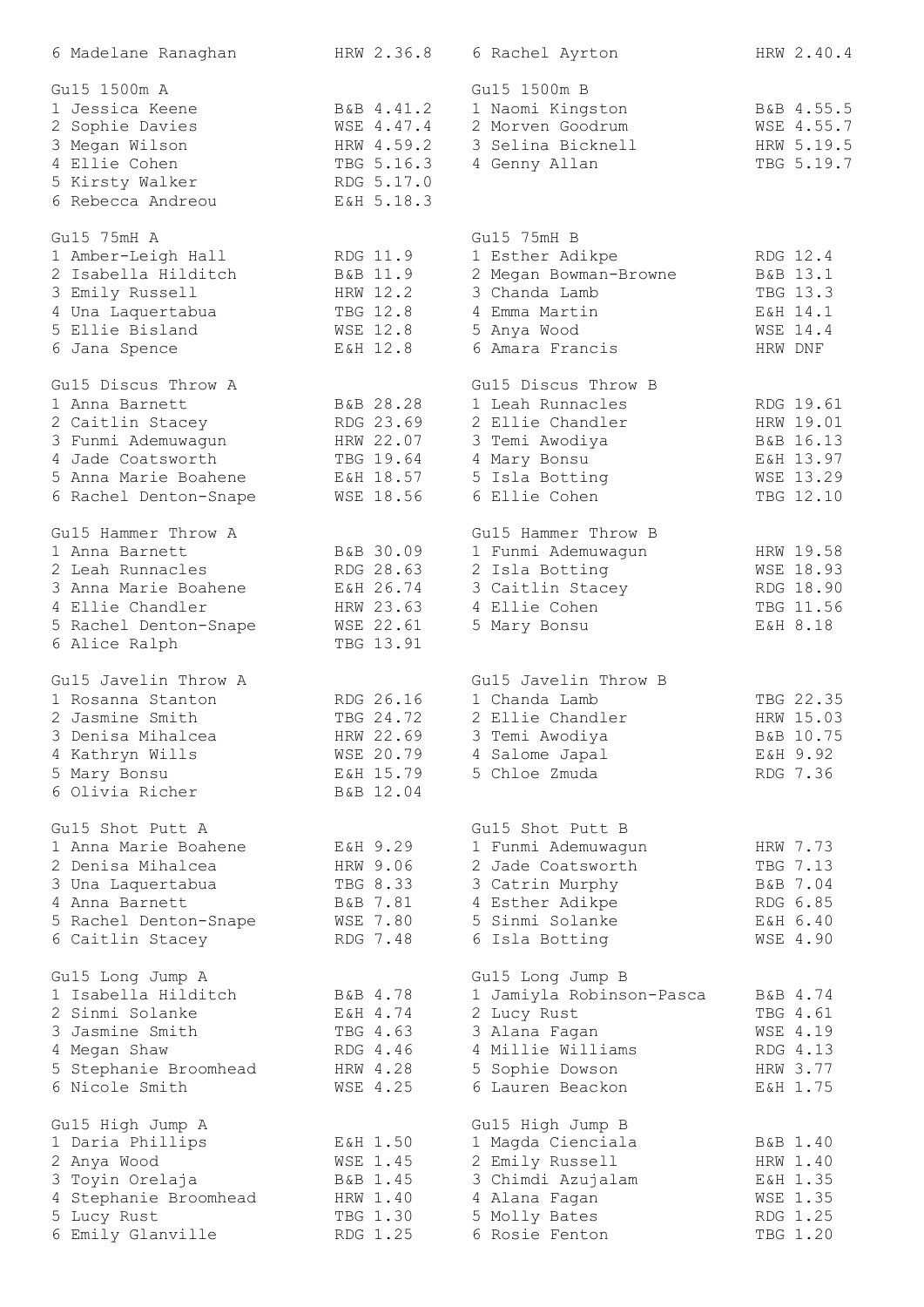| Gu15 Pole Vault A    |                 | Gu15 Pole Vault B        |                 |
|----------------------|-----------------|--------------------------|-----------------|
| 1 Emma Martin        | E&H 2.60        | 1 Courtney Threadwell    | E&H 2.10        |
| 2 Phoebe Thomas      | RDG 2.30        | 2 Emily Glanville        | RDG 2.10        |
| 3 Izzy Butler        | WSE 2.30        |                          |                 |
| 4 Sophie Dowson      | HRW 2.30        |                          |                 |
| 5 Rosie Fenton       | TBG 1.70        |                          |                 |
|                      |                 |                          |                 |
| Gu13 75m A           |                 | Gu13 75m B               |                 |
| 1 Amber Hornbuckle   | E&H 10.4        | 1 Rebecca Richardson     | RDG 10.7        |
| 2 Issey Gilkes       | RDG 10.5        | 2 Karina Harris          | B&B 10.9        |
| 3 Mhairi Brooks      | B&B 10.7        | 3 Alicia Regis           | E&H 10.9        |
| 4 Ayesha White       | TBG 11.0        | 4 Dana Frankland         | <b>WSE 11.0</b> |
| 5 Charlotte George   | <b>WSE 11.2</b> | 5 Asha Root              | TBG 11.0        |
| 6 Fiona O'Riordan    | HRW 12.1        | 6 Olivia O'Connor        | HRW 11.6        |
|                      |                 |                          |                 |
| Gu13 150m A          |                 | Gu13 150m B              |                 |
| 1 Issey Gilkes       | RDG 20.7        | 1 Antonia Alapafuja      | B&B 21.4        |
| 2 Mhairi Brooks      | B&B 21.4        | 2 Emily Whybrow          | RDG 21.9        |
| 3 Marissa Sims       | E&H 22.0        | 3 Larissa Bower          | WSE 22.1        |
| 4 Ayesha White       | TBG 22.1        | 4 Celia Favre            | E&H 22.6        |
| 5 Jodie Smith        | WSE 22.2        | 5 Ella Goddard           | TBG 22.8        |
| 6 Emma Livingstone   | HRW 22.6        | 6 Lucy Valentine         | HRW 23.5        |
|                      |                 |                          |                 |
| Gu13 800m A          |                 | Gu13 800m B              |                 |
| 1 Kathleen Faes      | TBG 2.29.3      | 1 Clara Tyler            | TBG 2.38.9      |
| 2 Lauren Goddard     | B&B 2.39.2      | 2 Claudia Rowe           | RDG 2.48.4      |
| 3 Ceri Barnes        | RDG 2.40.3      | 3 Celia Favre            | E&H 2.48.4      |
| 4 Ana Cunning        | E&H 2.43.7      | 4 Lily Tappenden         | B&B 2.52.0      |
| 5 Klaudia Walas      | WSE 2.46.6      | 5 Amy Rose-Reeves        | WSE 2.56.8      |
| 6 Katie Barkshire    | HRW DNF         | 6 Lucy Valentine         | HRW 3.13.0      |
|                      |                 |                          |                 |
| Gu13 1200m A         |                 | Gu13 1200m B             |                 |
| 1 Nancie Bowley      | RDG 3.52.0      | 1 Romane Balcombe-Nevill | TBG 4.05.1      |
| 2 Vita De Munck      | TBG 4.00.9      | 2 Sophia Grewal          | WSE 4.15.8      |
| 3 Neve Hudson        | WSE 4.05.6      | 3 Charlotte West         | RDG 4.32.2      |
| 4 Emma Livingstone   | HRW 4.21.3      | 4 Holly Wright           | B&B 4.43.3      |
| 5 Emilie Penlington  | B&B 4.26.6      | 5 Amy Beauchamp          | E&H DNF         |
| 6 Lucy Penegar       | E&H 4.27.9      |                          |                 |
|                      |                 |                          |                 |
| Gu13 70mH A          |                 | Gu13 70mH B              |                 |
| 1 Amber Hornbuckle   | E&H 11.5        | 1 Marissa Sims           | E&H 11.9        |
| 2 Jade Spencer-Smith | HRW 11.9        | 2 Orla Brennan           | WSE 13.7        |
| 3 Kia Slade          | RDG 12.3        | 3 Ella Goddard           | TBG 15.0        |
| 4 Katie Hearn        | WSE 13.7        | 4 Antonia Alapafuja      | B&B 16.1        |
| 5 Asha Root          | TBG 13.8        | 5 Isabelle Church        | RDG 16.3        |
| 6 Grace Fullerton    | B&B 14.9        | 6 Fiona O'Riordan        | HRW 16.6        |
|                      |                 |                          |                 |
| Gu13 Javelin Throw A |                 | Gul3 Javelin Throw B     |                 |
| 1 Charlotte West     | RDG 22.50       | 1 Jessica Harding        | RDG 20.89       |
| 2 Eloise Locke       | B&B 20.12       | 2 Daisy Dowling          | B&B 19.19       |
| 3 Jodie Smith        | WSE 15.49       | 3 Hana Yun-Stevens       | TBG 10.54       |
| 4 Kirsty-Anne Ebbage | TBG 14.97       | 4 Elizabeth Botting      | WSE 7.40        |
| 5 Emily Whitmarsh    | HRW 14.83       | 5 Marissa Sims           | E&H 6.83        |
| 6 Akaysha Ellis      | E&H 9.76        | 6 Lucy Valentine         | HRW 4.84        |
|                      |                 |                          |                 |
| Gu13 Shot Putt A     |                 | Gu13 Shot Putt B         |                 |
| 1 Jade Spencer-Smith | HRW 8.04        | 1 Leah Spratley-Jkemp    | RDG 7.61        |
| 2 Eloise Locke       | B&B 7.72        | 2 Emily Whitmarsh        | HRW 5.12        |
| 3 Jessica Harding    | RDG 7.61        | 3 Hana Yun-Stevens       | TBG 4.97        |
| 4 Akaysha Ellis      | E&H 7.32        | 4 Daisy Dowling          | B&B 4.90        |
| 5 Rachel Harvey      | WSE 7.05        | 5 Elizabeth Botting      | WSE 4.16        |
| 6 Kirsty-Anne Ebbage | TBG 5.16        | 6 Matlida Kurt           | E&H 3.69        |
|                      |                 |                          |                 |
| Gu13 Long Jump A     |                 | Gu13 Long Jump B         |                 |
| 1 Karina Harris      | B&B 4.61        | 1 Issey Gilkes           | RDG 4.11        |
| 2 Rebecca Richardson | RDG 4.45        | 2 Mhairi Brooks          | B&B 3.57        |
|                      |                 |                          |                 |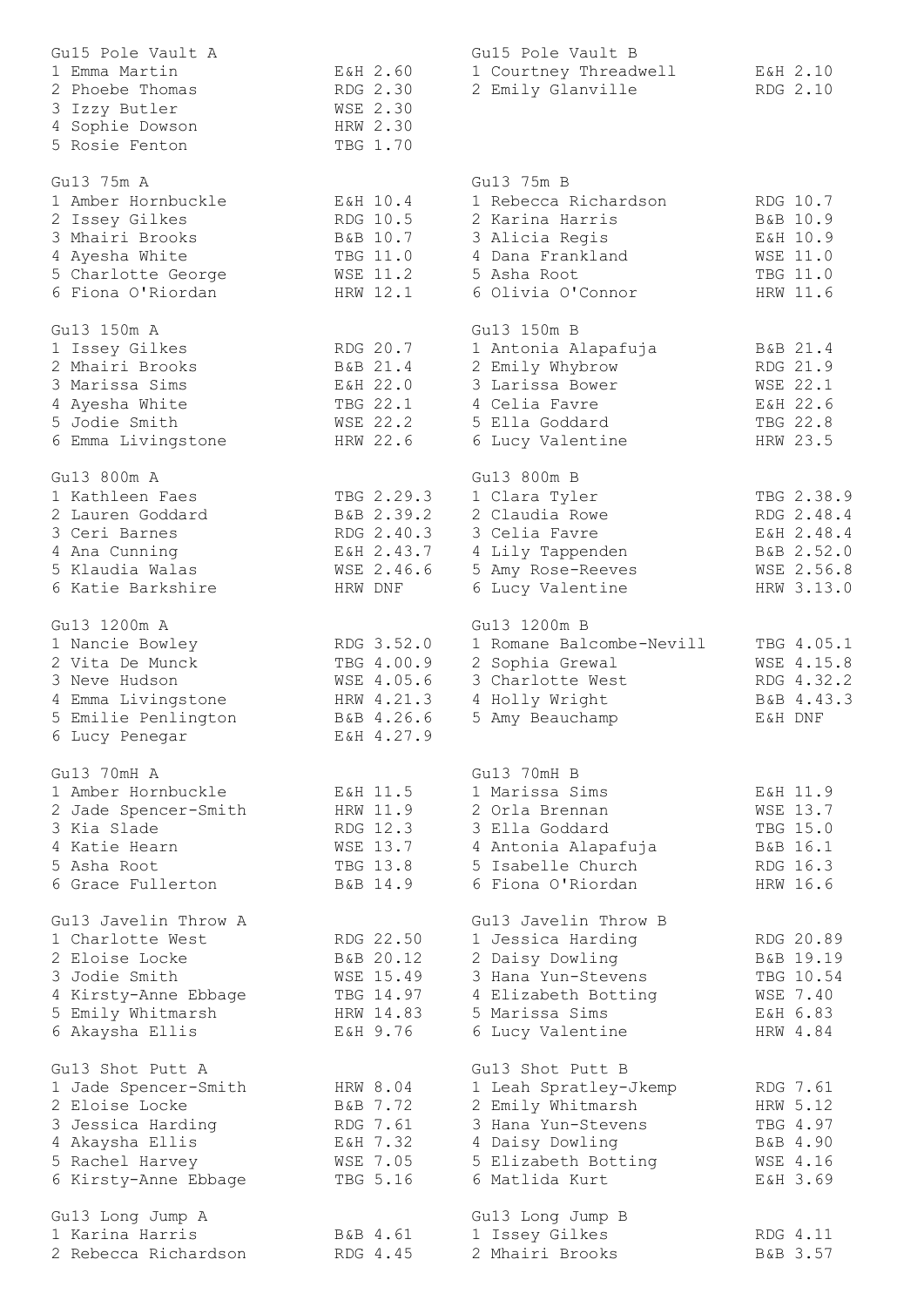| 3 Jade Spencer-Smith | HRW 4.31 | 3 Katie Barkshire  | HRW 3.41 |
|----------------------|----------|--------------------|----------|
| 4 Matilda Kurt       | E&H 3.41 | 4 Celia Favre      | E&H 3.27 |
| 5 Ella Goddard       | TBG 3.32 | 5 Ayesha White     | TBG 2.89 |
|                      |          |                    |          |
| Gu13 High Jump A     |          | Gu13 High Jump B   |          |
| 1 Giulia Pigo        | WSE 1.30 | 1 Isabelle Church  | RDG 1.20 |
| 2 Amy Beauchamp      | E&H 1.30 | 2 Amber Hornbuckle | E&H 1.20 |
| 3 Kia Slade          | RDG 1.20 | 3 Jodie Smith      | WSE 1.15 |
| 4 Stephanie Puxty    | TBG 1.15 |                    |          |
| 5 Maisie Granger     | B&B 1.15 |                    |          |

Gu13 4x100m

|  | 1 E&H 54.7 | 1 Amber Hornbuckle  | 2 Marissa Sims       |
|--|------------|---------------------|----------------------|
|  |            | 3 Alicia Regis      | 4 Akaysha Ellis      |
|  | 2 RDG 55.6 | 1 Issey Gilkes      | 2 Rebecca Richardson |
|  |            | 3 Emily Whybrow     | 4 Kia Slade          |
|  | 3 TBG 57.7 | 1 Ayesha White      | 2 Kathleen Faes      |
|  |            | 3 Ella Goddard      | 4 Asha Root          |
|  | 4 HRW 59.6 | 1 Olivia O'Connor   | 2 Lucy Valentine     |
|  |            | 3 Emma Livingstone  | 4 Jade Spencer-Smith |
|  | 5 B&B 60.7 | 1 Grace Fullerton   | 2 Karina Harris      |
|  |            | 3 Antonia Alapafuja | 4 Mhairi Brooks      |
|  | WSE DISO   |                     |                      |

## Gu15 4x100m

|  | 1 B&B 51.3 | 1 Olivia Richer     | 2 Parris Johnson         |
|--|------------|---------------------|--------------------------|
|  |            | 3 Nicole Farmer     | 4 Jamiyla Robinson-Pasca |
|  | 2 E&H 51.3 | 1 Krystal Matthews  | 2 Salome Japal           |
|  |            | 3 Lauren Dowling    | 4 Amber Beakon           |
|  | 3 RDG 51.7 | 1 Amber-Leigh Hall  | 2 Millie Williams        |
|  |            | 3 Phoebe Thomas     | 4 Megan Shaw             |
|  | 4 WSE 52.8 | 1 Lauren Smith      | 2 Nicole Smith           |
|  |            | 3 Ellie Bisland     | 4 Izzy Butler            |
|  | 5 TBG 52.9 | 1 Chanda Lamb       | 2 Jasmine Smith          |
|  |            | 3 Una Laquertabua   | 4 Becky O'Hara           |
|  | 6 HRW 53.7 | 1 Holly Lee-Evenden | 2 Amelia Alleyne         |
|  |            | 3 Emily Russell     | 4 Amber Alleyne          |

 Bu13 4x100m 1 HRW 54.7 1 Adam Broomhead 2 Louis Fernandez-Clarke<br>
3 Thujivan Kathiravelu<br>
2 E&H 54.7 1 Jacob Campbell 2 Emmanuel Agyare<br>
2 Emmanuel Agyare

|             | 3 Jayden Desir                  | 4 Israel Akano         |
|-------------|---------------------------------|------------------------|
| 3 B&B 57.5  | 1 Sam Theaker                   | 2 Oliver Lucas-Head    |
|             | 3 Lewis Stickings               | 4 James McGruer        |
| 4 RDG 58.2  | 1 Daniel Animashaun             | 2 Gino Castagna        |
|             | 3 Oisin Harrington              | 4 Nathaniel Wynter     |
| 5 TBG 58.3  | 1 Finlay Spilker                | 2 Charlie Crick        |
|             | 3 Ewan Wood                     | 4 Daniel Smith         |
| 6 WSE 60.4  | 1 Thomas Kyejo                  | 2 Philo Brooks         |
|             | 3 Charlie Robson                | 4 Joe Lennard          |
|             |                                 |                        |
|             |                                 |                        |
| Bu15 4x100m |                                 |                        |
| 1 E&H 47.1  | 1 Aaron Martell                 | 2 Oliver O'Sahon-Lubel |
|             | 3 Nathanael Thomas              | 4 Sean Bazanye-Lutu    |
| 2 HRW 47.9  | 1 Ade Tokuta                    | 2 Marlon Hoog-Williams |
|             | 3 Teepee Peincewill             | 4 Kesi Oludoyi         |
| 3 TBG 48.8  | James Whiteaker<br>$\mathbf{1}$ | 2 Jackson Moffatt      |
|             | 3 Joe Fuggle                    | 4 Henry Marshall       |
| 4 B&B 49.4  | 1 Ryan Poyroo                   | 2 Adefela Lipede       |

3 Thujivan Kathiravelu